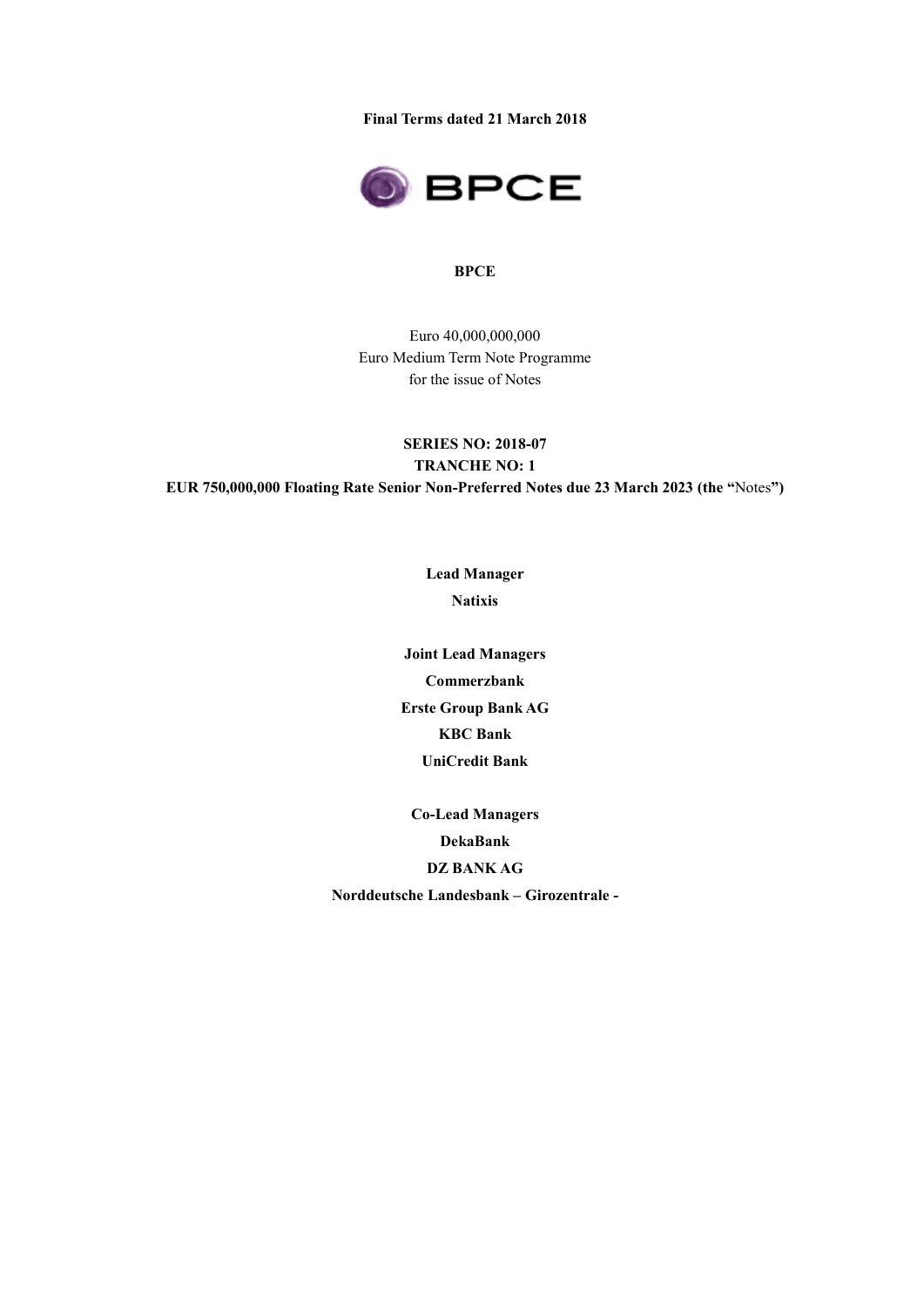## **MIFID II PRODUCT GOVERNANCE / PROFESSIONAL INVESTORS AND ECPS ONLY TARGET**

**MARKET** – Solely for the purposes of each manufacturer's product approval process, the target market assessment in respect of the Notes has led to the conclusion that, in relation to the type of clients criterion only: (i) the type of clients to whom the Notes are targeted is eligible counterparties and professional clients only, each as defined in Directive 2014/65/EU (as amended, "**MiFID II**"); and (ii) all channels for distribution of the Notes to eligible counterparties and professional clients are appropriate. Any person subsequently offering, selling or recommending the Notes (a "**distributor**") should take into consideration the manufacturers' type of clients assessment; however, a distributor subject to MiFID II is responsible for undertaking its own target market assessment in respect of the Notes (by either adopting or refining the manufacturers' type of clients assessment) and determining appropriate distribution channels.

#### **PART A – CONTRACTUAL TERMS**

Terms used herein shall be deemed to be defined as such for the purposes of the Conditions (the "**Conditions**") set forth in the base prospectus dated 1 December 2017 which received visa n°17-625 from the *Autorité des marchés financiers* (the "**AMF**") on 1 December 2017 (the "**Base Prospectus**") and the first supplement to the Base Prospectus dated 24 January 2018 which received visa n°18-024 from the AMF, the second supplement to the Base Prospectus dated 20 February 2018 which received visa n°18-047 from the AMF and the third supplement to the Base Prospectus dated 6 March 2018 which received visa n°18-075 from the AMF (the "**Supplements**"), which together constitute a base prospectus for the purposes of the Prospectus Directive.

This document constitutes the Final Terms of the Notes described herein for the purposes of Article 5.4 of the Prospectus Directive and must be read in conjunction with such Base Prospectus as so supplemented. Full information on the Issuer and the offer of the Notes is only available on the basis of the combination of these Final Terms and the Base Prospectus as so supplemented. The Base Prospectus and the Supplements are available for viewing at the office of the Fiscal Agent or each of the Paying Agents and on the website of the AMF (www.amf-france.org) and copies may be obtained from BPCE, 50 avenue Pierre Mendès-France, 75013 Paris, France.

| 1                              | Issuer:                             | <b>BPCE</b>                                                                                          |  |
|--------------------------------|-------------------------------------|------------------------------------------------------------------------------------------------------|--|
| 2                              | Series Number:<br>(i)               | 2018-07                                                                                              |  |
|                                | Tranche Number:<br>(ii)             | 1                                                                                                    |  |
| 3                              | Specified Currency or Currencies:   | Euro ("EUR")                                                                                         |  |
| Aggregate Nominal Amount:<br>4 |                                     |                                                                                                      |  |
|                                | Series:<br>(i)                      | EUR 750,000,000                                                                                      |  |
|                                | Tranche:<br>(ii)                    | EUR 750,000,000                                                                                      |  |
| 5                              | <b>Issue Price:</b>                 | 100 per cent. of the Aggregate Nominal Amount                                                        |  |
| 6                              | Specified Denomination:             | EUR 100,000                                                                                          |  |
| 7                              | Issue Date:<br>(i)                  | 23 March 2018                                                                                        |  |
|                                | Interest Commencement Date:<br>(ii) | <b>Issue Date</b>                                                                                    |  |
| 8                              | Interest Basis:                     | Three (3) month EURIBOR $+$ 0.50 per cent. Floating<br>Rate<br>(further particulars specified below) |  |
|                                |                                     |                                                                                                      |  |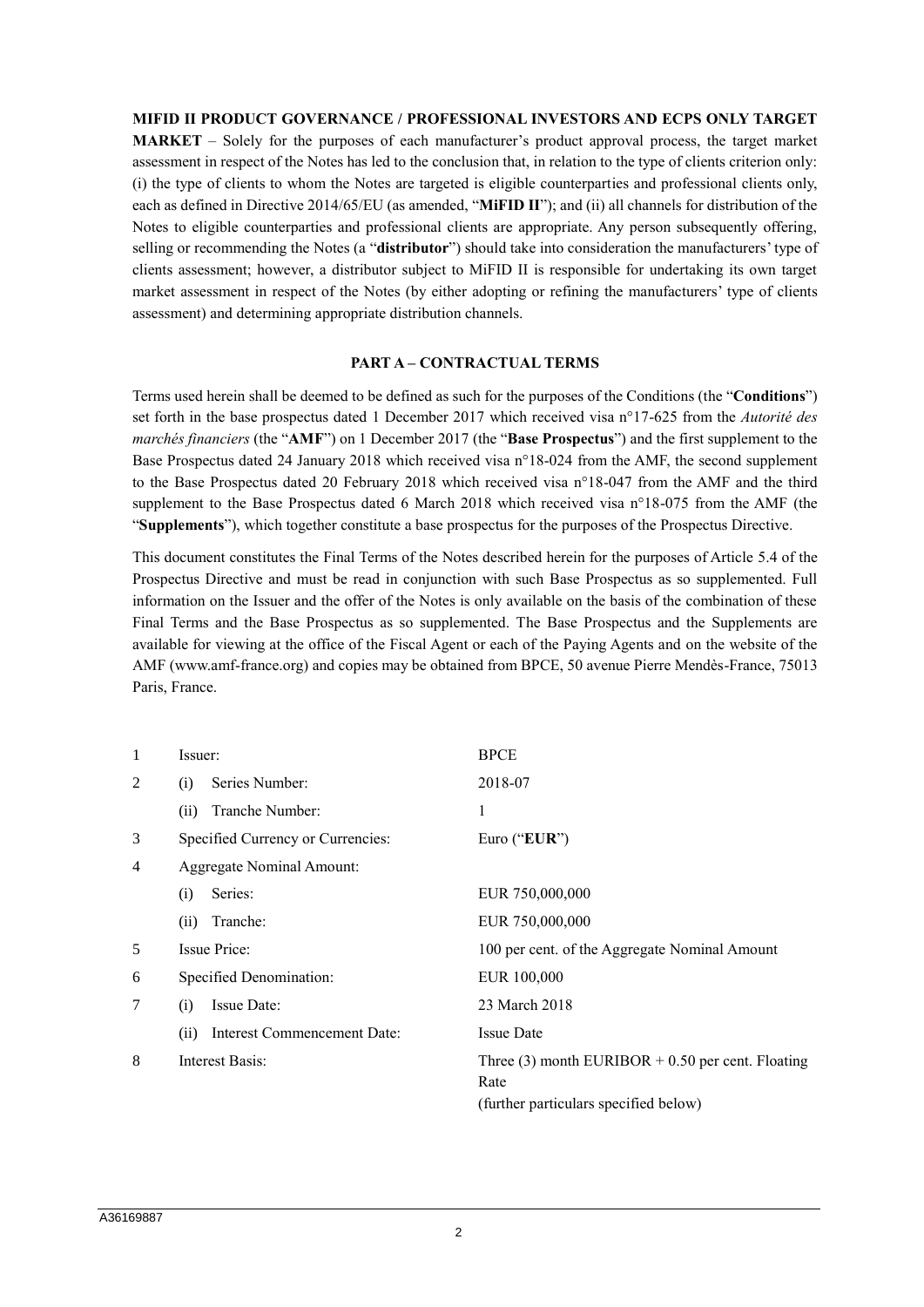| 9  | Maturity Date:                                                                  | Interest Payment Date falling on or nearest to<br>23 March 2023                                                                                                 |
|----|---------------------------------------------------------------------------------|-----------------------------------------------------------------------------------------------------------------------------------------------------------------|
| 10 | Redemption Basis:                                                               | Subject to any purchase and cancellation or early<br>redemption, the Notes will be redeemed on the<br>Maturity Date at 100 per cent. of their nominal amount    |
| 11 | Change of Interest Basis:                                                       | Not Applicable                                                                                                                                                  |
| 12 | Put/Call Options:                                                               | Not Applicable                                                                                                                                                  |
| 13 | Status of the Notes:<br>(i)                                                     | Senior Non-Preferred Notes                                                                                                                                      |
|    | Dates of the corporate authorisations<br>(i)<br>for issuance of Notes obtained: | Decision of the <i>Directoire</i> of the Issuer dated<br>18 April 2017 and decision of Mr. Roland Charbonnel,<br>Directeur des Emissions et de la Communication |

*Financière***,** dated 12 March 2018

# **PROVISIONS RELATING TO INTEREST (IF ANY) PAYABLE**

| 14 | <b>Fixed Rate Note Provisions:</b>                                                                                                  | Not Applicable                                                                                                                                                                                                                                                                                                                  |  |
|----|-------------------------------------------------------------------------------------------------------------------------------------|---------------------------------------------------------------------------------------------------------------------------------------------------------------------------------------------------------------------------------------------------------------------------------------------------------------------------------|--|
| 15 | Floating Rate Note Provisions:                                                                                                      | Applicable                                                                                                                                                                                                                                                                                                                      |  |
|    | Interest Period(s):<br>(i)                                                                                                          | The period beginning on (and including) the Interest<br>Commencement Date and ending on (but excluding)<br>the First Interest Payment Date and each successive<br>period beginning on (and including) a Specified<br>Interest Payment Date and ending on (but excluding)<br>the next succeeding Specified Interest Payment Date |  |
|    | Specified Interest Payment Dates:<br>(ii)                                                                                           | 23 March, 23 June, 23 September and 23 December in<br>each year, subject to adjustment in accordance with the<br>Business Day Convention set out in (iv) below                                                                                                                                                                  |  |
|    | (iii) First Interest Payment Date:                                                                                                  | The Specified Interest Payment Date falling on or<br>nearest to 23 June 2018                                                                                                                                                                                                                                                    |  |
|    | <b>Business Day Convention:</b><br>(iv)                                                                                             | Modified Following Business Day Convention                                                                                                                                                                                                                                                                                      |  |
|    | Interest Period Date:<br>(v)                                                                                                        | Not Applicable                                                                                                                                                                                                                                                                                                                  |  |
|    | (vi) Business Centre(s):                                                                                                            | <b>TARGET</b>                                                                                                                                                                                                                                                                                                                   |  |
|    | (vii) Manner in which the Rate(s) of Interest<br>is/are to be determined:                                                           | Screen Rate Determination                                                                                                                                                                                                                                                                                                       |  |
|    | (viii) Party responsible for calculating the<br>Rate(s) of Interest and/or Interest<br>Amount(s) (if not the Calculation<br>Agent): | Not Applicable                                                                                                                                                                                                                                                                                                                  |  |
|    |                                                                                                                                     |                                                                                                                                                                                                                                                                                                                                 |  |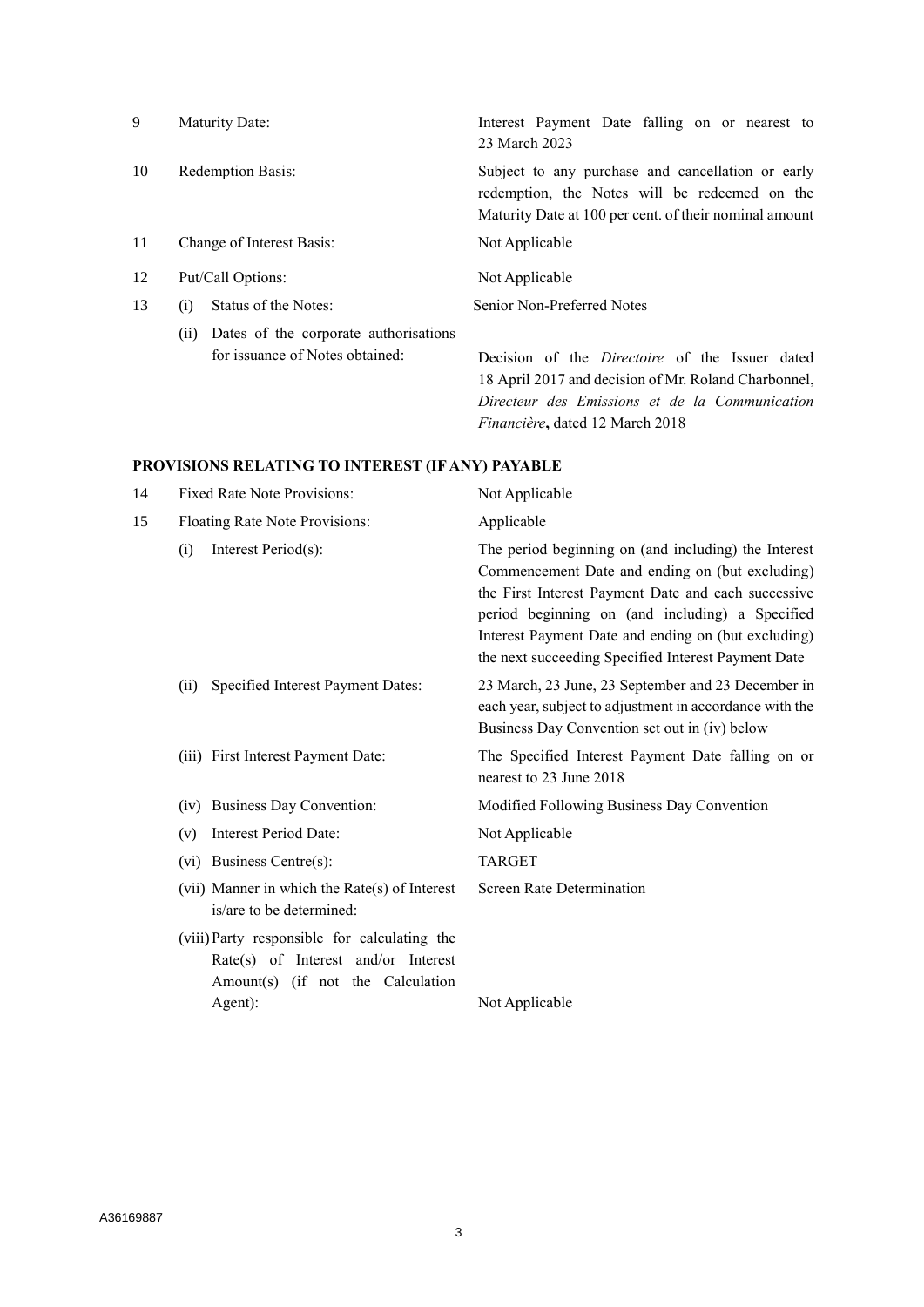| (ix) Screen Rate Determination:<br>Reference Rate:<br><b>Interest Determination Date:</b><br>Relevant Screen Page:<br>Relevant Screen Page Time                                                                                                                                                                                | Applicable<br>Three (3) month EURIBOR<br>Two (2) TARGET Business Days prior to the first day<br>of each Interest Accrual Period<br>Reuters EURIBOR01 |  |
|--------------------------------------------------------------------------------------------------------------------------------------------------------------------------------------------------------------------------------------------------------------------------------------------------------------------------------|------------------------------------------------------------------------------------------------------------------------------------------------------|--|
|                                                                                                                                                                                                                                                                                                                                |                                                                                                                                                      |  |
|                                                                                                                                                                                                                                                                                                                                |                                                                                                                                                      |  |
|                                                                                                                                                                                                                                                                                                                                |                                                                                                                                                      |  |
|                                                                                                                                                                                                                                                                                                                                |                                                                                                                                                      |  |
|                                                                                                                                                                                                                                                                                                                                | 11:00 a.m. (Brussels time)                                                                                                                           |  |
|                                                                                                                                                                                                                                                                                                                                | Not Applicable                                                                                                                                       |  |
| (xi) ISDA Determination:                                                                                                                                                                                                                                                                                                       | Not Applicable                                                                                                                                       |  |
| (xii) Margin(s):                                                                                                                                                                                                                                                                                                               | $+0.50$ per cent. <i>per annum</i>                                                                                                                   |  |
| (xiii) Minimum Rate of Interest:                                                                                                                                                                                                                                                                                               | 0.00 per cent. per annum                                                                                                                             |  |
| (xiv) Maximum Rate of Interest:                                                                                                                                                                                                                                                                                                | Not Applicable                                                                                                                                       |  |
| (xv) Day Count Fraction:                                                                                                                                                                                                                                                                                                       | Actual/360                                                                                                                                           |  |
| Zero Coupon Note Provisions:                                                                                                                                                                                                                                                                                                   | Not Applicable                                                                                                                                       |  |
| Inflation Linked Interest Note Provisions:                                                                                                                                                                                                                                                                                     | Not Applicable                                                                                                                                       |  |
|                                                                                                                                                                                                                                                                                                                                |                                                                                                                                                      |  |
| Call Option:                                                                                                                                                                                                                                                                                                                   | Not Applicable                                                                                                                                       |  |
| Put Option:                                                                                                                                                                                                                                                                                                                    | Not Applicable                                                                                                                                       |  |
| MREL/TLAC Disqualification Event Call                                                                                                                                                                                                                                                                                          |                                                                                                                                                      |  |
| Option:                                                                                                                                                                                                                                                                                                                        | Applicable                                                                                                                                           |  |
| Final Redemption Amount of each Note:                                                                                                                                                                                                                                                                                          | EUR 100,000 per Note of EUR 100,000 Specified<br>Denomination                                                                                        |  |
| Inflation Linked Notes - Provisions relating<br>to the Final Redemption Amount:                                                                                                                                                                                                                                                | Not Applicable                                                                                                                                       |  |
| Early Redemption Amount:                                                                                                                                                                                                                                                                                                       |                                                                                                                                                      |  |
| Early Redemption Amount(s) of each<br>(i)<br>Senior Note payable on redemption<br>of<br>the<br>occurrence<br>upon<br>an<br>MREL/TLAC Disqualification Event<br>(Condition $6(g)$ ), if applicable, a<br>Withholding Tax Event (Condition<br>$6(i)(i)$ , a Gross-Up Event (Condition<br>$6(i)(ii)$ or for Illegality (Condition |                                                                                                                                                      |  |
| $6(1)$ :                                                                                                                                                                                                                                                                                                                       | EUR 100,000 per Note of EUR 100,000 Specified<br>Denomination                                                                                        |  |
|                                                                                                                                                                                                                                                                                                                                | FBF Determination<br>(x)<br>PROVISIONS RELATING TO REDEMPTION                                                                                        |  |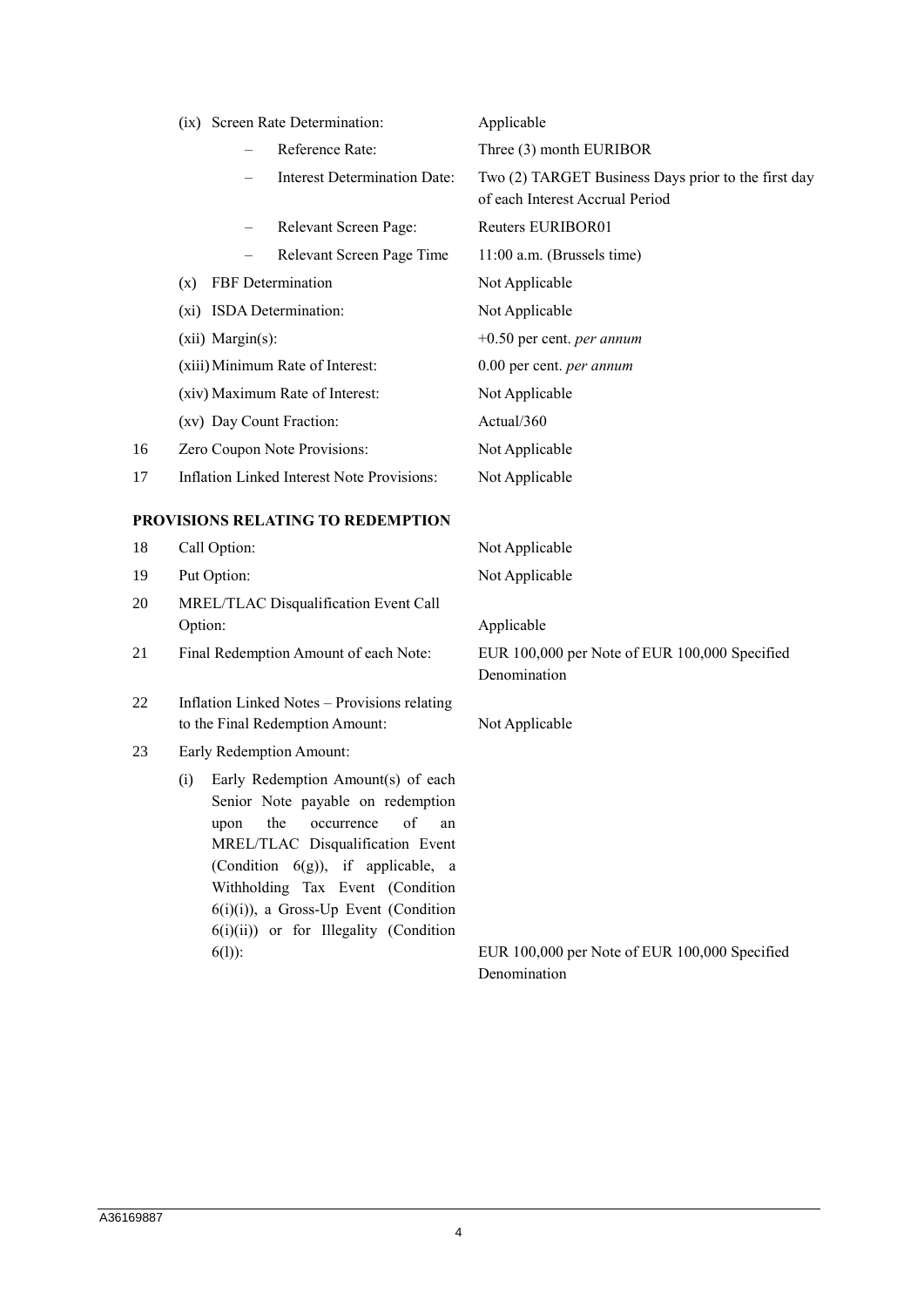(ii) Early Redemption Amount(s) of each Subordinated Note payable on redemption upon the occurrence of a Capital Event (Condition 6(h)), a Withholding Tax Event (Condition  $6(i)(i)$ ), a Gross-Up Event (Condition 6(i)(ii)) or a Tax Deductibility Event (Condition 6(i)(iii)): Not Applicable

- (iii) Redemption for taxation reasons permitted on days others than Interest Payment Dates (Condition 6(i)): No
- (iv) Unmatured Coupons to become void upon early redemption (Materialised Bearer Notes only) (Condition 7(f)): Not Applicable

#### **GENERAL PROVISIONS APPLICABLE TO THE NOTES**

| 24 | Form of Notes:                                                                                                          | <b>Dematerialised Notes</b>                                                                                            |
|----|-------------------------------------------------------------------------------------------------------------------------|------------------------------------------------------------------------------------------------------------------------|
|    | Form of Dematerialised Notes:<br>(i)                                                                                    | Bearer form (au porteur)                                                                                               |
|    | Registration Agent:<br>(ii)                                                                                             | Not Applicable                                                                                                         |
|    | (iii) Temporary Global Certificate:                                                                                     | Not Applicable                                                                                                         |
|    | (iv) Applicable TEFRA exemption:                                                                                        | Not Applicable                                                                                                         |
| 25 | Financial Centre(s):                                                                                                    | Not Applicable                                                                                                         |
| 26 | Talons for future Coupons or Receipts to be<br>attached to Definitive Notes (and dates on<br>which such Talons mature): | Not Applicable                                                                                                         |
| 27 | Details relating to Instalment Notes: amount<br>of each instalment, date on which each<br>payment is to be made:        | Not Applicable                                                                                                         |
| 28 | Redenomination provisions:                                                                                              | Not Applicable                                                                                                         |
| 29 | Purchase in accordance with applicable<br>French laws and regulations:                                                  | Applicable                                                                                                             |
| 30 | Consolidation provisions:                                                                                               | Not Applicable                                                                                                         |
| 31 | Events of Default for Senior Preferred<br>Notes (Condition $9(a)$ ):                                                    | Not Applicable                                                                                                         |
| 32 | Meeting and Voting Provisions<br>(Condition 11):                                                                        | Contractual Masse shall apply                                                                                          |
|    |                                                                                                                         | Name and address of the Representative:                                                                                |
|    |                                                                                                                         | MCM AVOCAT, Selarl d'avocats interbarreaux<br>inscrite au Barreau de Paris<br>10, rue de Sèze<br>75009 Paris<br>France |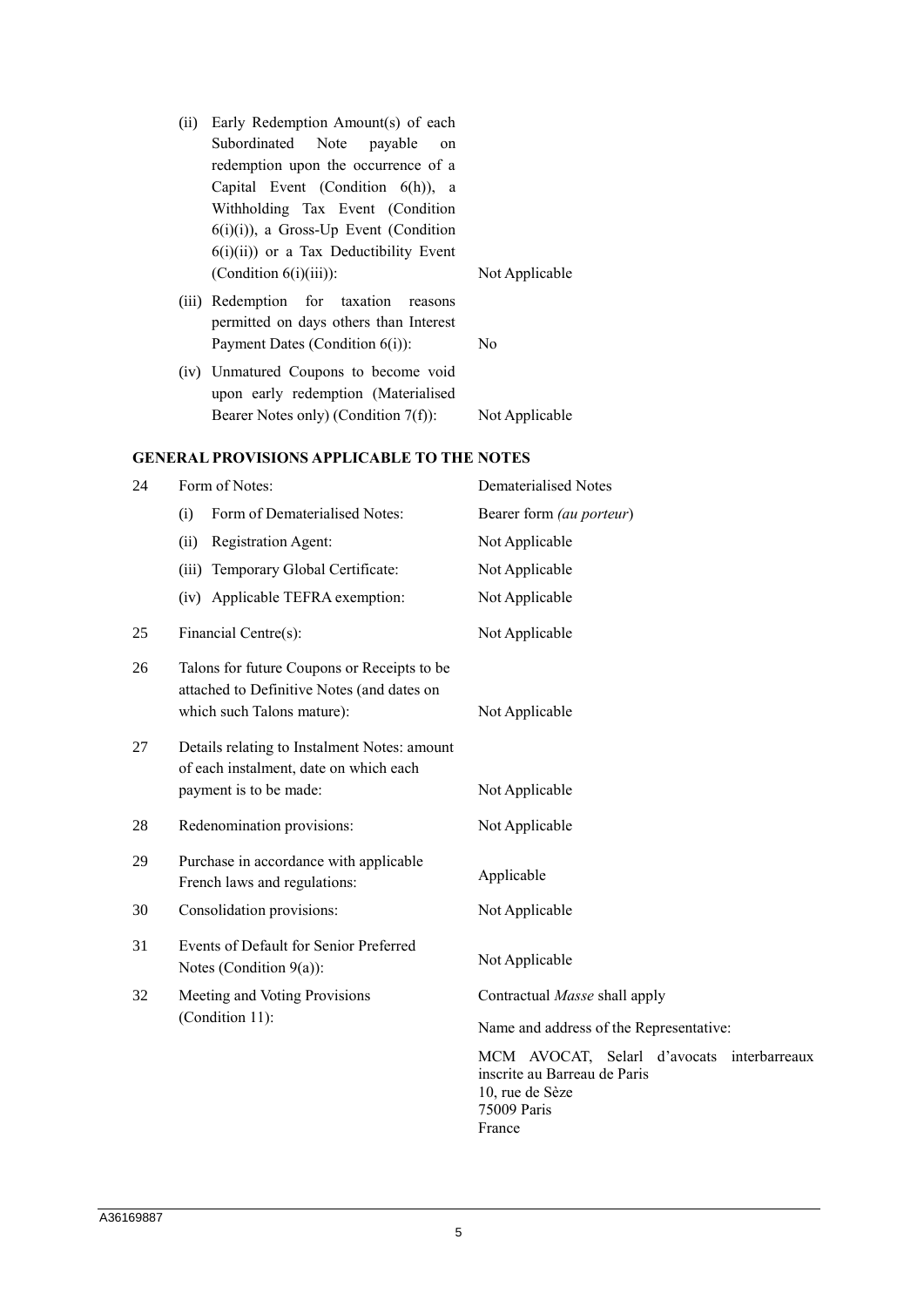Represented by Maître Antoine Lachenaud, Co-gérant – associé

Name and address of the alternate Representative: Maître Philippe Maisonneuve Avocat 10, rue de Sèze 75009 Paris France

The Representative will receive a remuneration of EUR 2,000 (excluding VAT) per year.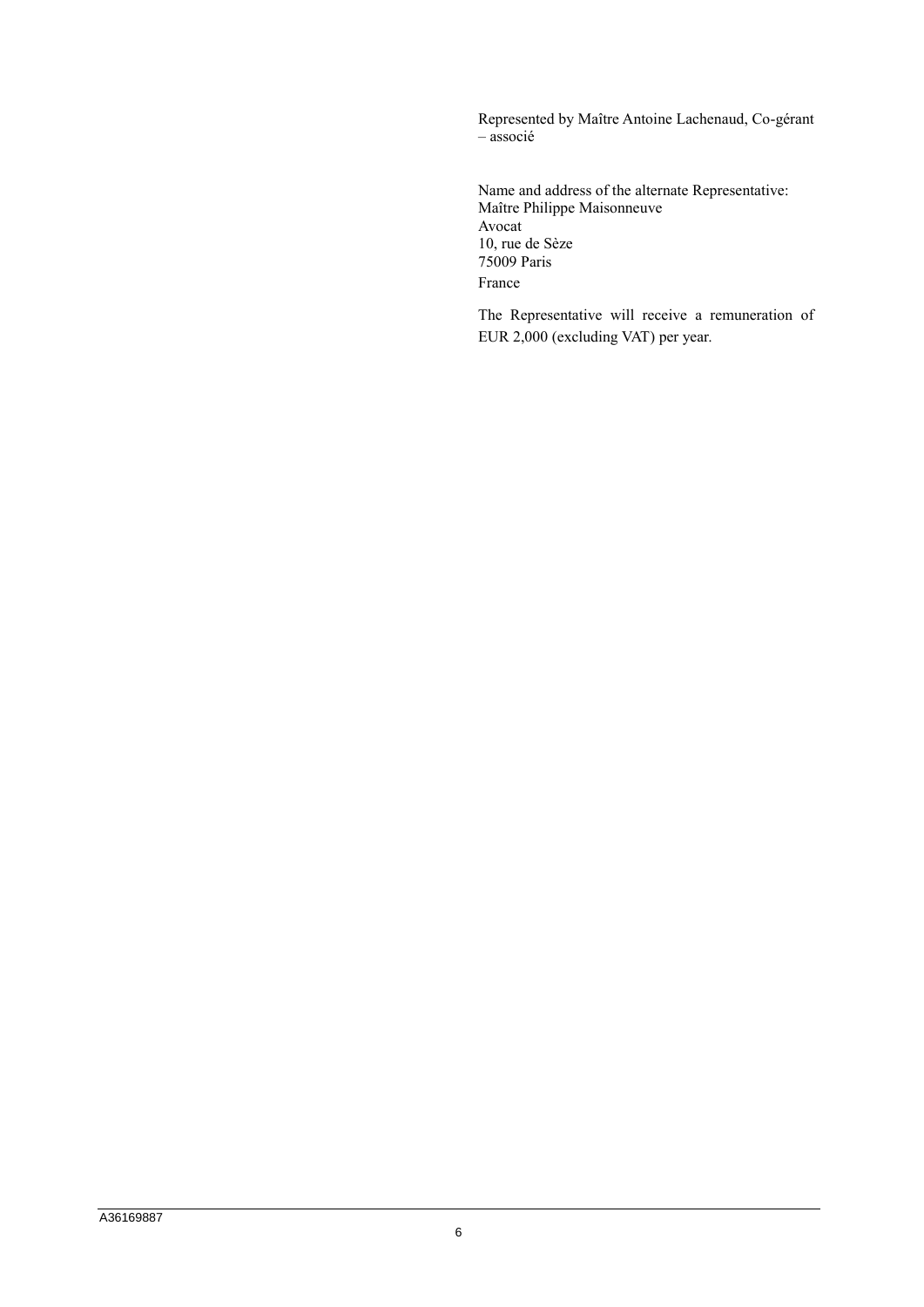# **RESPONSIBILITY**

The Issuer accepts responsibility for the information contained in these Final Terms.

Signed on behalf of BPCE

Duly represented by: Roland Charbonnel, *Directeur des Emissions et de la Communication Financière*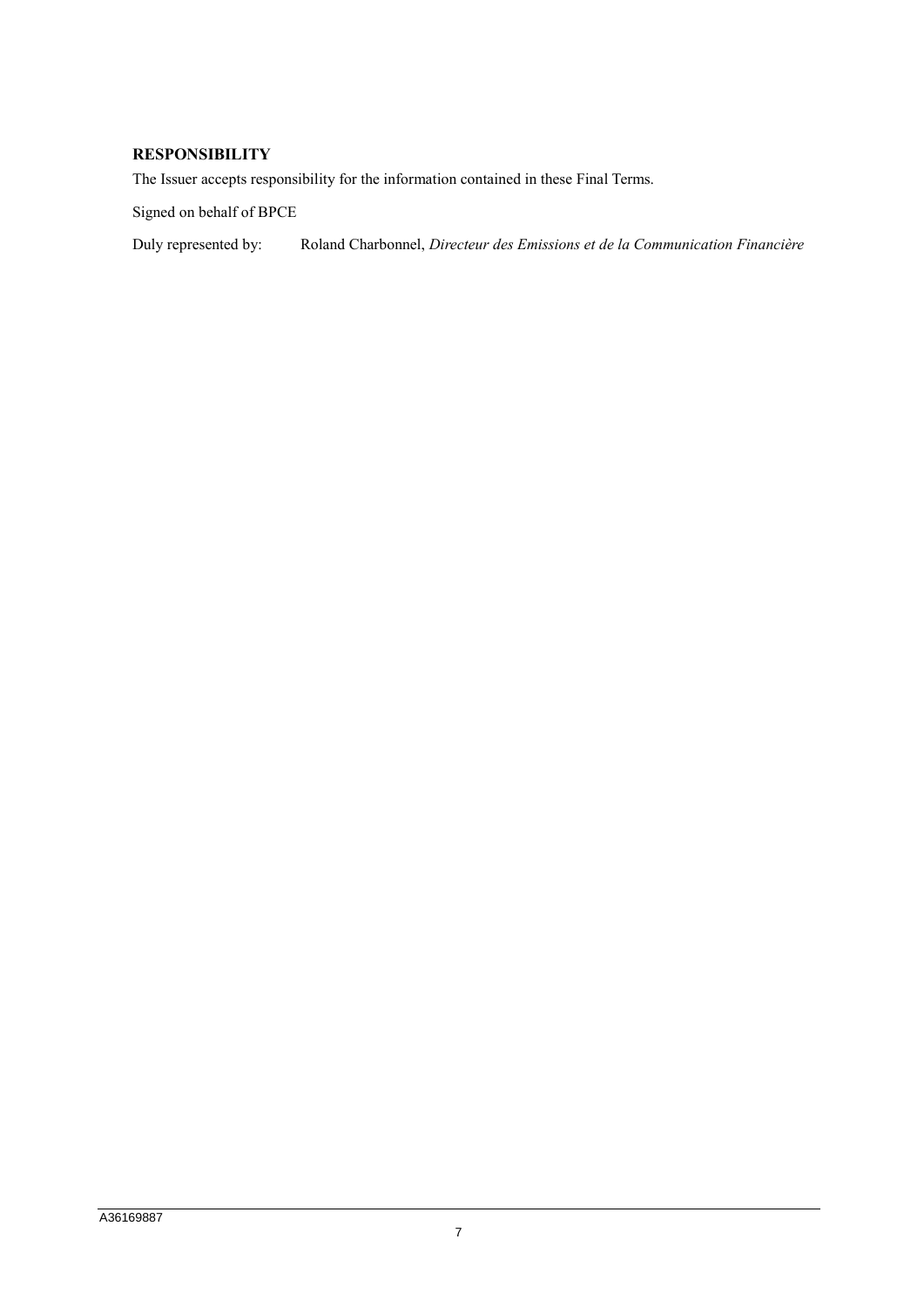#### **PART B – OTHER INFORMATION**

#### **1 LISTING AND ADMISSION TO TRADING**

|   | (i)                        | Listing and Admission to trading:                              | Application has been made by the Issuer (or on its<br>behalf) for the Notes to be listed and admitted to trading<br>on Euronext Paris with effect from the Issue Date. |
|---|----------------------------|----------------------------------------------------------------|------------------------------------------------------------------------------------------------------------------------------------------------------------------------|
|   | (i)                        | Estimate of total expenses related to<br>admission to trading: | EUR 9,450 (including AMF fees)                                                                                                                                         |
| 2 | <b>RATINGS</b><br>Ratings: |                                                                |                                                                                                                                                                        |
|   |                            |                                                                | The Notes to be issued are expected to be rated:                                                                                                                       |
|   |                            |                                                                | $S & P: BBB+$                                                                                                                                                          |
|   |                            |                                                                | Moody's Investor Services: Baa3                                                                                                                                        |

Fitch: A

Each of S&P, Moody's and Fitch are established in the European Union and registered under Regulation (EC) No 1060/2009 as amended.

#### **3 INTERESTS OF NATURAL AND LEGAL PERSONS INVOLVED IN THE ISSUE**

Save as discussed in Subscription and Sale, so far as the Issuer is aware, no person involved in the offer of the Notes has an interest material to the offer.

#### **4 FLOATING RATE NOTES ONLY - HISTORIC INTEREST RATES**

Benchmarks: Amounts payable under the Notes will be calculated by reference to Euribor three (3) months which is provided by European Money Market Institute ("EMMI"). As at the date of these Final Terms, Euribor three (3) months does not appear on the register of administrators and benchmarks established and maintained by the European Securities and Markets Authority pursuant to Article 36 of the Benchmark Regulation (Regulation (EU) 2016/1011) (the "**Benchmark Regulation**"). As far as the Issuer is aware, the transitional provisions in Article 51 of the Benchmark Regulation apply, such that EMMI is not currently required to obtain authorisation or registration.

| 5 | <b>OPERATIONAL INFORMATION</b> |                                                    |              |
|---|--------------------------------|----------------------------------------------------|--------------|
|   | ISIN:                          |                                                    | FR0013323672 |
|   |                                | Common Code:                                       | 179329417    |
|   | Depositaries:                  |                                                    |              |
|   | (i)                            | Euroclear France to act as Central<br>Depositary:  | Yes          |
|   | (11)                           | Common Depositary for Euroclear and<br>Clearstream | Νω           |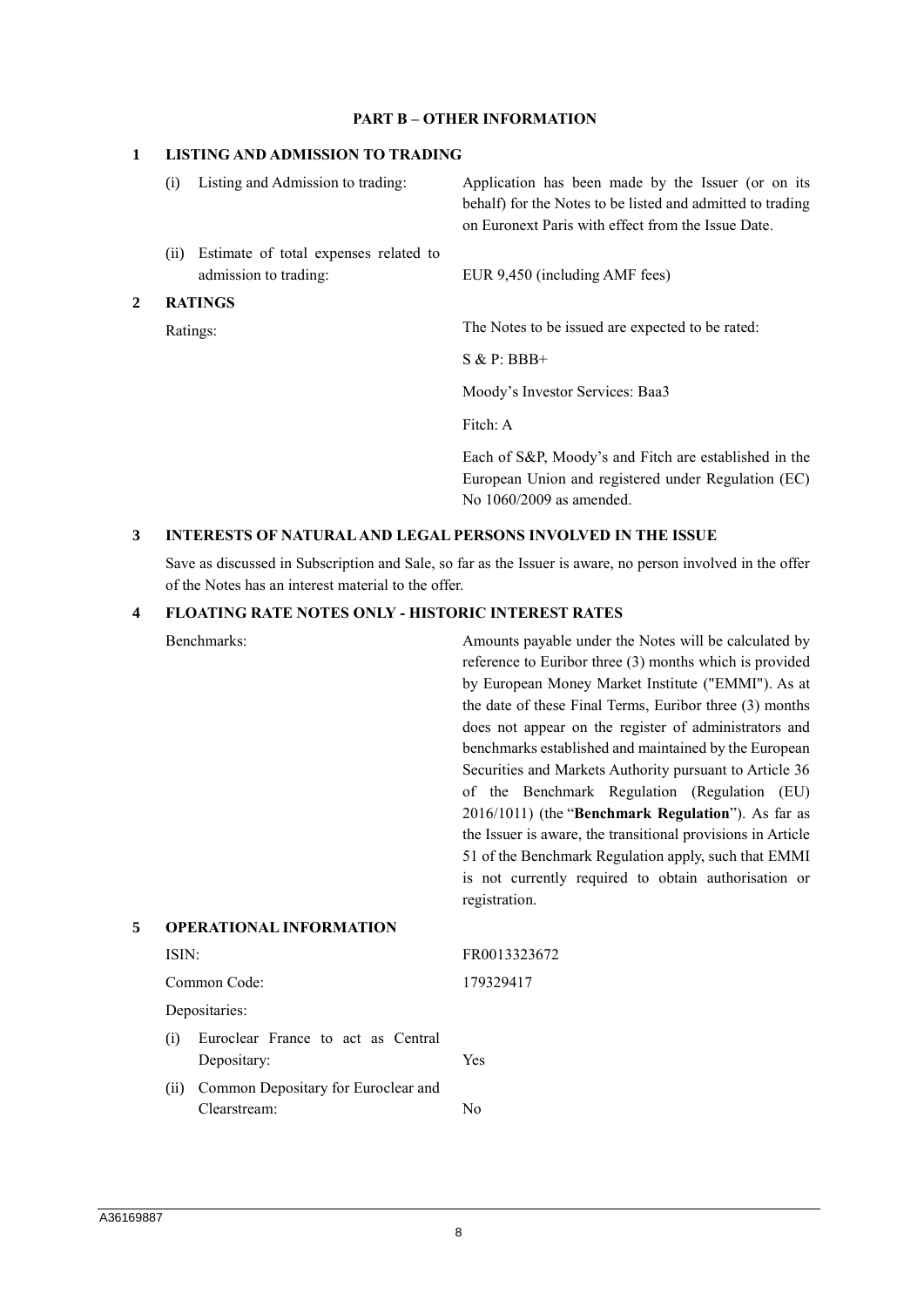|   | Any clearing system(s) other than Euroclear<br>and Clearstream and the relevant<br>$identification number(s)$ : |                           | Not Applicable<br>Delivery against payment |
|---|-----------------------------------------------------------------------------------------------------------------|---------------------------|--------------------------------------------|
|   | Delivery:<br>Names and addresses of additional Paying                                                           |                           |                                            |
|   | Agent(s) $(if any):$                                                                                            |                           | Not Applicable                             |
| 6 | <b>DISTRIBUTION</b>                                                                                             |                           |                                            |
|   | (i)                                                                                                             | Method of distribution:   | Syndicated                                 |
|   | (ii)                                                                                                            | If syndicated:            |                                            |
|   |                                                                                                                 | Names of Managers:<br>(a) | <b>Lead Manager</b>                        |
|   |                                                                                                                 |                           | <b>Natixis</b>                             |
|   |                                                                                                                 |                           | <b>Joint Lead Managers</b>                 |

Commerzbank Aktiengesellschaft Erste Group Bank AG KBC Bank NV UniCredit Bank AG

### **Co-Lead Managers**

DekaBank Deutsche Girozentrale DZ BANK AG Deutsche Zentral-Genossenschaftsbank, Frankfurt am Main Norddeutsche Landesbank – Girozentrale -

(b) Stabilising Manager(s) if any: Not Applicable

(iii) Prohibition of Sales to EEA Retail Investors:

Applicable: **PROHIBITION OF SALES TO EEA RETAIL INVESTORS** - The Notes are not intended to be offered, sold or otherwise made available to and should not be offered, sold or otherwise made available to any retail investor in the European Economic Area ("**EEA**"). For these purposes, a retail investor means a person who is one (or more) of: (i) a retail client as defined in point (11) of Article 4(1) of Directive 2014/65/EU ("**MiFID II**"); (ii) a customer within the meaning of Directive 2002/92/EC, where that customer would not qualify as a professional client as defined in point (10) of Article 4(1) of MiFID II; or (iii) not a qualified investor as defined in the Prospectus Directive. Consequently, no key information document required by Regulation (EU) No 1286/2014 (the "**PRIIPs Regulation**") for offering or selling the Notes or otherwise making them available to retail investors in the EEA has been prepared and therefore offering or selling the Notes or otherwise making them